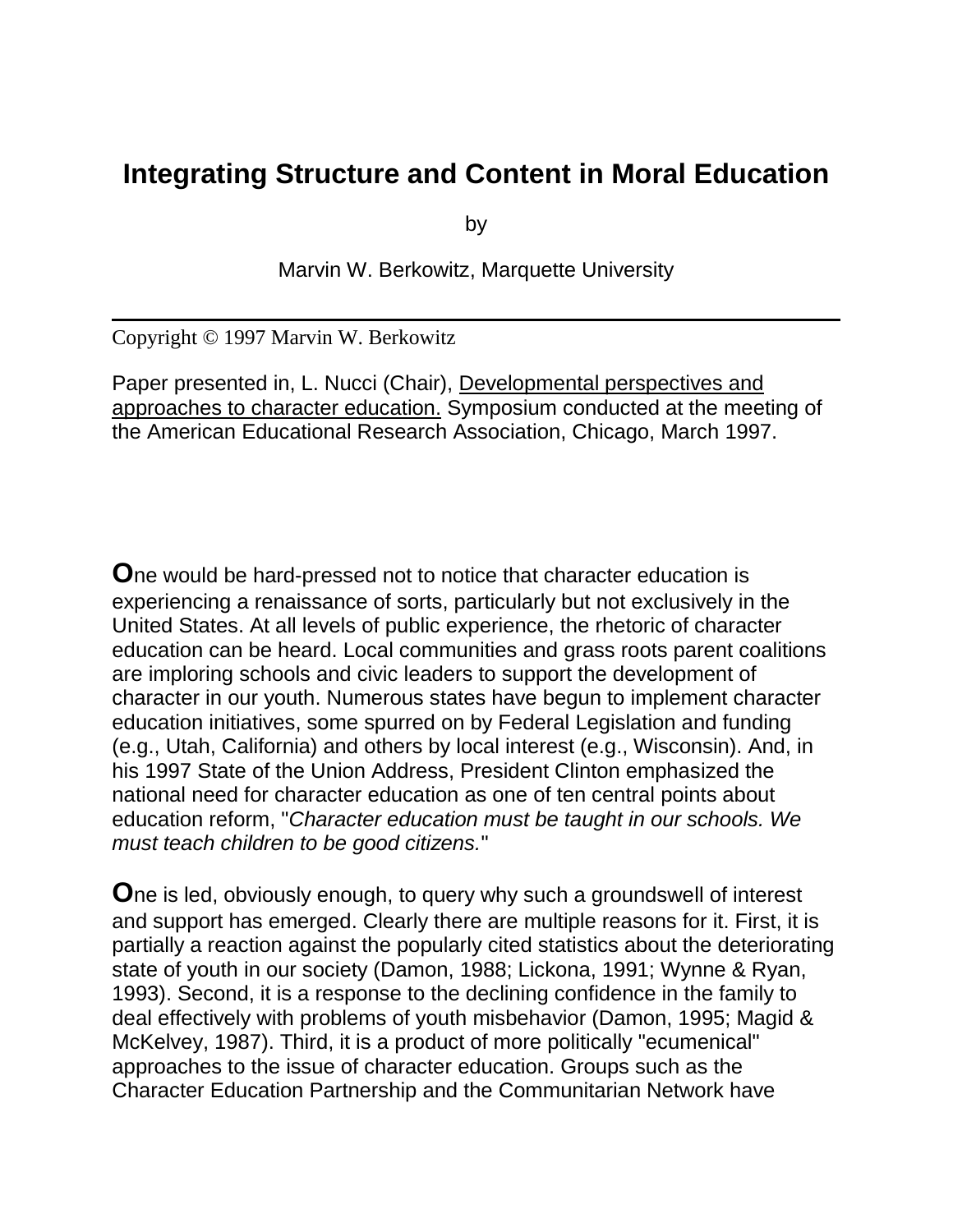worked diligently to bring together multi-partisan coalitions that previously had focused largely on their differences, effectively precluding success in widescale implementation of character education.

**T**his third point raises an historically contentious issue; i.e., the longstanding animosity between different schools of thought on the how to raise and educate future good citizens (Bennett, 1991; Kohlberg & Mayer, 1972; Piaget, 1965; Wynne & Ryan, 1993). Certainly this conflict is neither new nor unique to the United States, as the death of Socrates can amply demonstrate. Nevertheless, the futility of much of the efforts to make a national impact over the past century underscores the need to examine why so many wellintentioned educators, parents, and civic leaders fell so far short of their mark in trying to positively influence the moral formation of our youth. A comprehensive analysis of this dynamic is well beyond the scope of this paper. Instead, only a few insights will be offered. Then the discussion will turn to one focal point of contention; i.e., the role of content in moral or character education.

# **Sources of Contention**

**T**he competitive relationships between differing schools of thought about the moral formation and education of youth are borne from a variety of sources. Only five sources of contention will be highlighted here, far short of an exhaustive list.

**F**irst, differing approaches to the issue tend to disagree on the basic nature of the moral person; i.e., on the psychological characteristics of morality. This issue is particularly important because one's assumptions about moral nature define the outcomes that are to guide interventions. Is a good child a compliant, submissive, docile and obedient child? Or is a good child inquisitive, challenging, and assertive? To what degree is conformity to be valued? Are the key indices of success to be seen in the overt behavior of the child (such as cooperation, a lack of cheating, spontaneous helping, etc.)? Or are they to be measured by more intangible characteristics such as personality traits, reasoning capacities, and affective response tendencies? In another discussion, I have attempted to describe the *anatomy of the moral person* as a complex composite of these and other characteristics (Berkowitz, 1995), pointing out that the major flaw of most approaches is not incorrectness, but incompleteness.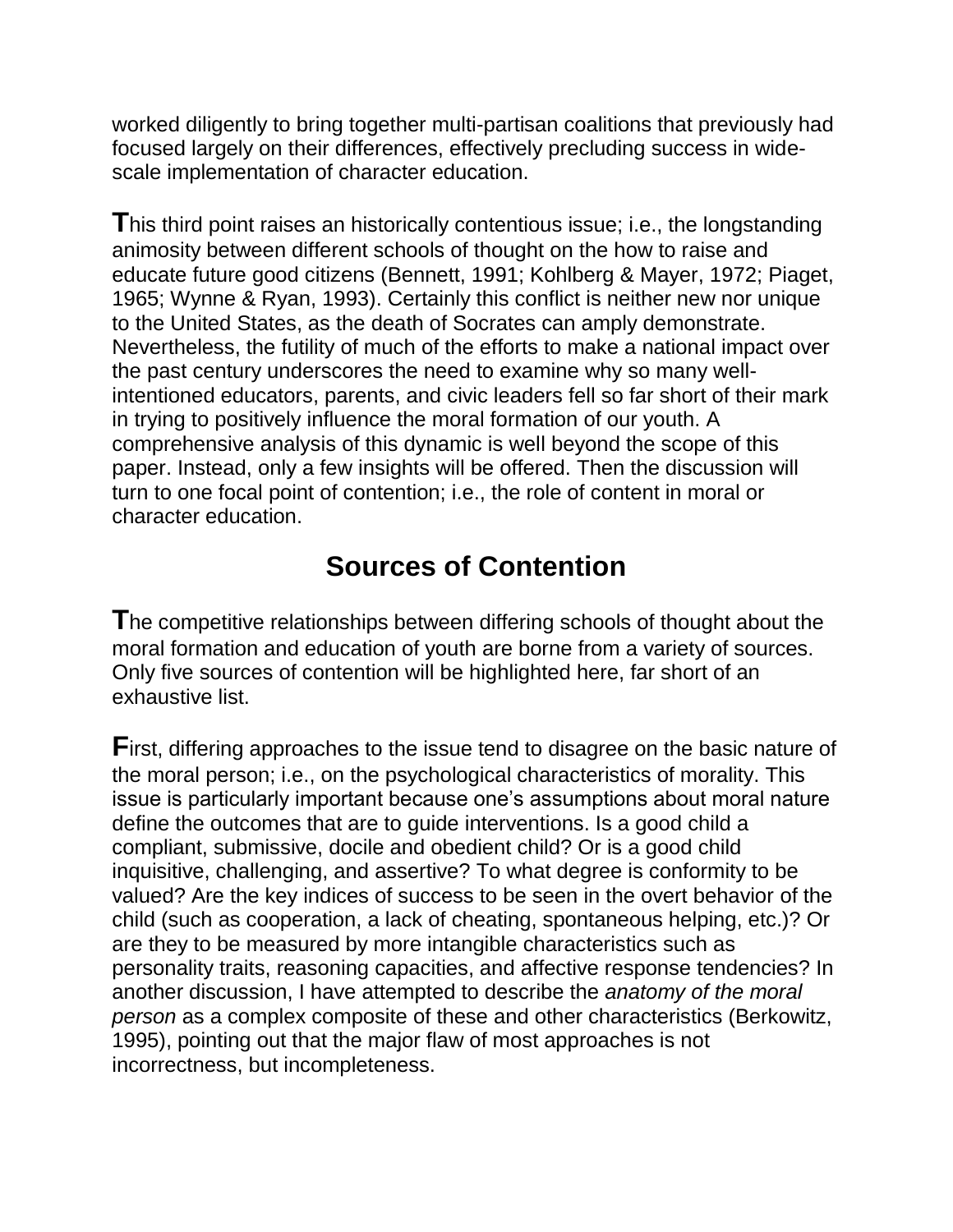**A** second point of contention has to do with the means of nurturing the development of whatever outcomes one endorses. Clearly this issue is largely derivative of the first point. Different methods are warranted for different goals. If, for example, one merely wants to control behavior, then more behavioristic methods (e.g., reward and punishment) would be warranted. Hence some models rely more on authoritarian external controls and standards (Wynne & Ryan, 1993) while others tend to focus on cooperative democratic methods that empower students (Power, Higgins, & Kohlberg, 1989). Even here, as Peters (1981) has argued, the problem again may be more one of myopic incompleteness than of misguidedness. Based on an Aristotelian model, Peters argues that more externally oriented approaches may be more appropriate with younger children and more collaborative egalitarian approaches may be more appropriate as the children mature.

**A** third point of contention concerns the source of moral formation. Does goodness come from within? That is, it is a predisposition or principal potential of the human condition? Or is it something that must be imposed from outside, in essence to subjugate the innate antisocial nature of human beings? There are widely disparate perspectives on this issue and each different perspective greatly influences how one selects both methods and outcomes for a character education project. This issue will be expounded upon in a later section of this paper.

**F**ourth, to make matters worse, there is the ever present problem of language. Already the astute reader can note that I have alternated between the terms moral education and character education. These terms are not fully arbitrarily chosen, but there is indeed a degree of arbitrariness to them. At times they are chosen simply because of current fancy. For instance, in Great Britain currently the term of choice is *values education*. In the United States it is *character education*, although for many *citizenship education* or *civic education* is the preferred term. In Japan, a popular term is *moralogy*. Not too long ago in the US, the term of choice was *moral education* and before that *values education*. Sometimes the rubric is selected for its political impact, and sometimes, but rarely, it is even chosen for conceptual reasons.

**A** fifth and final point of contention has to do with specificity. Some would define the domain of character education as encompassing all values that a person holds and all behaviors that impact on others. This might include adherence to arbitrary institutional rules (e.g., dress codes, hallway modes of behavior, etc.) or even to matters of personal taste (e.g., hair styles, food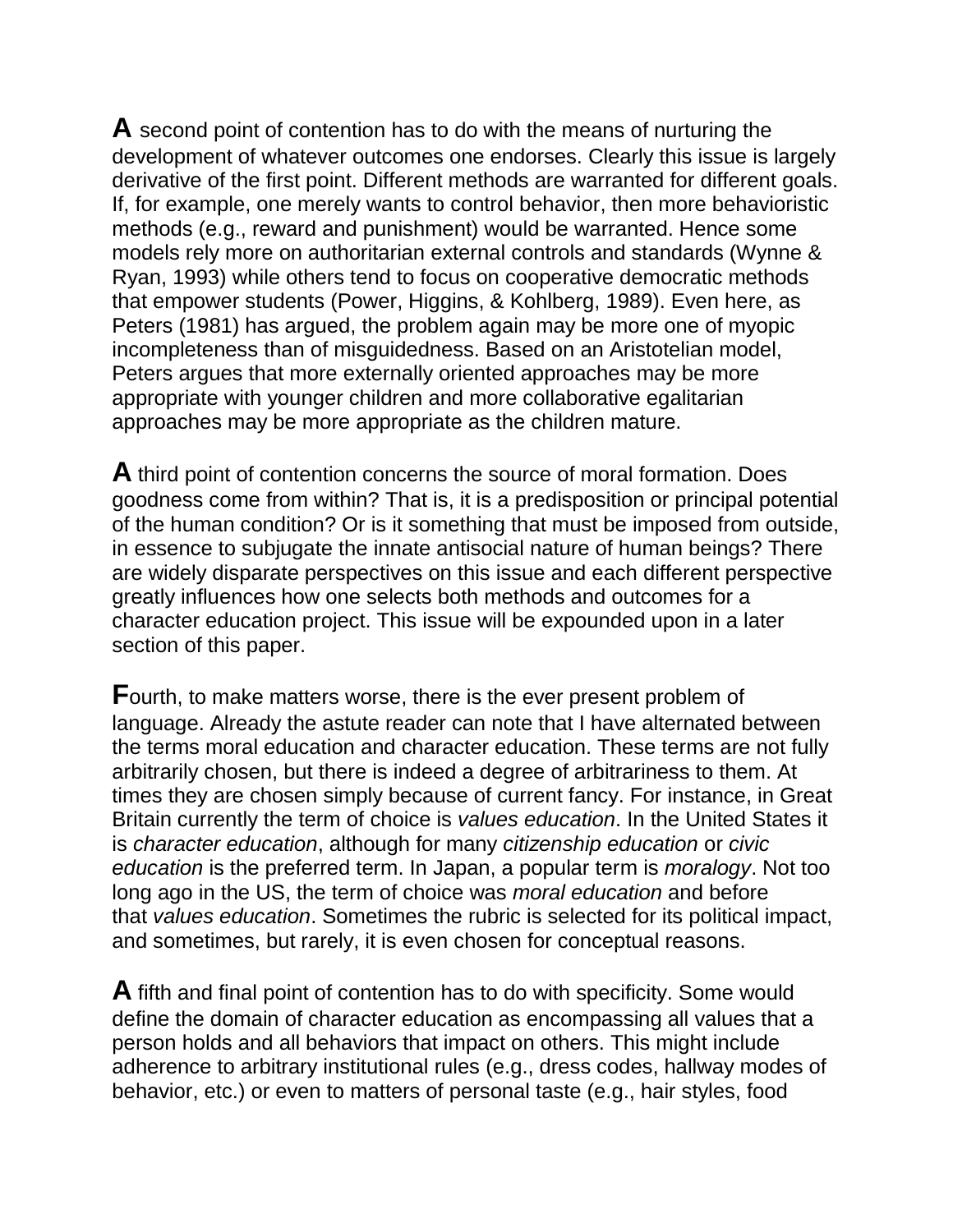tastes, etc.). Others rely on a narrower definition, limiting the domain of character education to only those issues for which there is a clear moral focus (e.g., behaviors in which there are intrinsic consequences to others). Whether one relies on a narrow or broad definition of the scope of character education, it is clear that different domains of social behavior require different pedagogical methods (Nucci, 1982, 1989).

**A**s noted, these are but some of the reasons for the past failure of character and moral education approaches to be wide-ranging, integrative, and effective. One more issue will be addressed here, and in much greater detail. That is the issue of the role of content in character and moral education

## **Content in Character Education**

**P**erhaps the most frequently raised challenge to proposed moral education programs is "*Whose values?*". Polls consistently reveal that the vast majority of Americans support (in abstraction) moral education in the public schools, but when a specific proposal is made in a specific community, it invariably raises concerns about the content of the intervention. Some mistake moral education for sex education. Others fear it will be a form of religious education, while still others fear it will *not*. Some fear moral education will be a form of totalitarian mind control. All of these concerns, and others, center around *what will be taught*; i.e., the content of the proposed moral education curriculum.

**T**hree basic approaches have been identified in dealing with this issue (Kohlberg & Mayer, 1972). First, there is the**Indoctrinative** approach which presupposes a justified content (e.g., code of ethical behavior, list of values or character traits) and proposes to *teach* that content by a variety of methods. Traditional character education approaches tend to fall in this category (e.g., Wynne & Ryan, 1993). The second approach is the **Romanticist** approach. The individual is assumed to have an innate tendency to develop into a moral agent; the role of education is to provide the nurturant context in which this natural "flowering" can occur. Imposing a specific content is anathema to the Romanticist approach. An example would be the values clarification approach (Raths, Harmin, & Simon, 1966). The third approach is the**Cognitivestructural** approach. It focuses on the construction of moral reasoning capacities, which are understood to be a product of the interaction of one's genetic, developmental, and biological endowments with one's experience with the physical and social worlds. Content is largely ignored as the focus is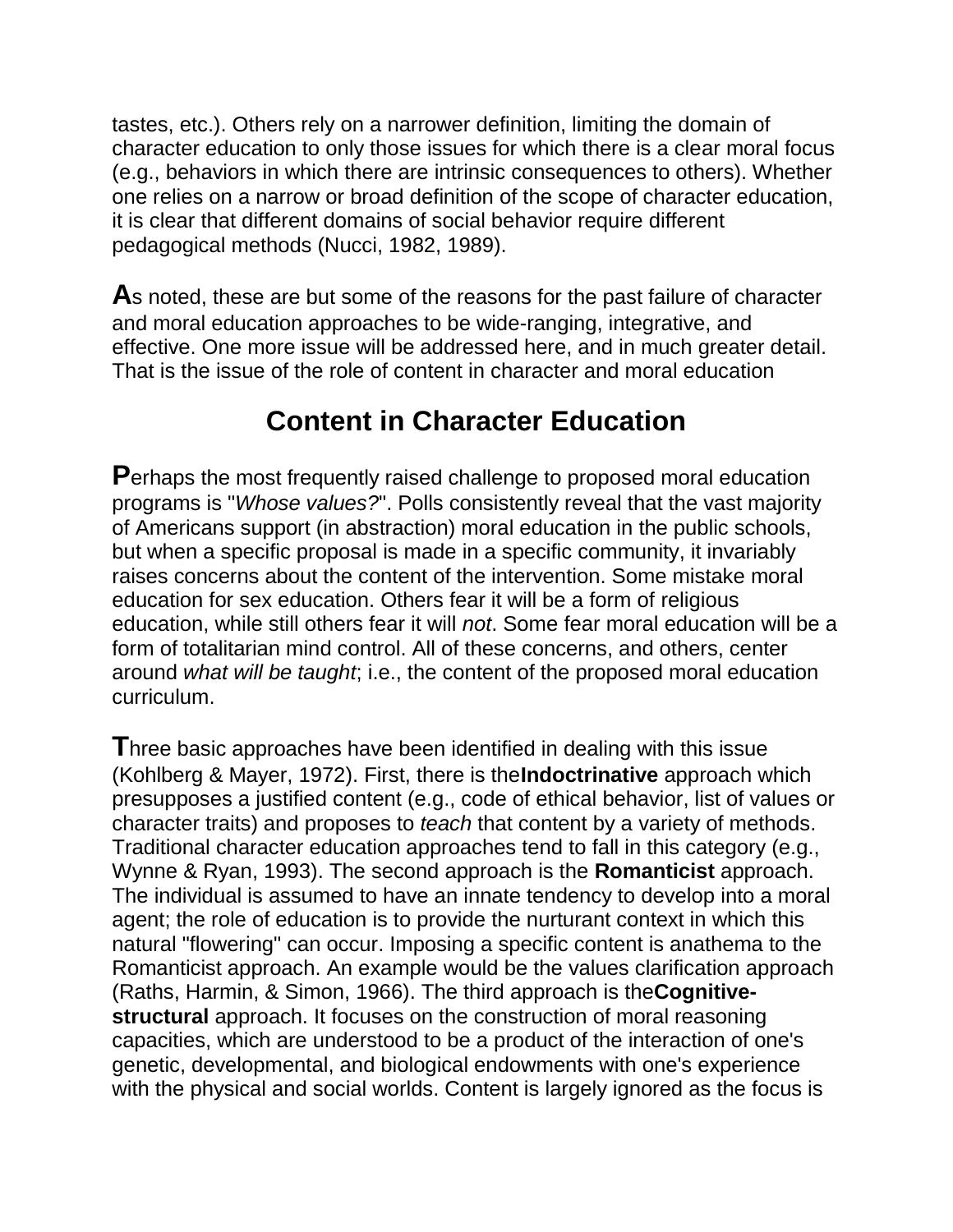on reasoning structures and decision-making processes. Proposed curricula do not endorse specific content; rather they provide the opportunity to apply one's reasoning to a variety of contents. Here content is used as a catalyst for producing development. Kohlberg's Just Community schools are examples of this approach (Power, Higgins, & Kohlberg, 1989).

**H**ence we have three quite discrepant approaches to the role of content in moral education. The Indoctrinative approach embraces the teaching of content; in fact, the acquisition of this content is the goal of Indoctrinative moral education, typically highlighting a list of values or virtues that serve as the core of the curriculum. The Romanticist approach avoids providing moral content; it considers content to be idiosyncratic and to be latent in the individual. The Cognitive-structural approach views content as a pedagogical tool; a means to an end. This difference lies at the heart of much of the perceived incompatibility of diverse approaches to moral education. A core issue in disentangling this issue is the concept of moral relativism.

**A**ll three approaches have been "accused" of promoting relativism and they tend to reciprocally "accuse" each other of the same failing. Kohlberg has claimed that the Indoctrinative approach is relativistic because of what he labels the problem of the "bag of virtues" (Kohlberg & Mayer, 1972). He claims that such approaches always face the problem of justifying why they chose a particular set of values or virtues from a very large pool. He felt that such decisions were inevitably ethically unjustifiable. The Indoctrinative approach has labeled both the cognitive-structural and Romanticist approaches as relativistic (Gow, 1980). It is argued that by *not* advocating a specific content set, these two approaches covertly endorse an ethical position that there is *no* absolute right or wrong. For example, they argue that by using openended dilemmas to promote development, such approaches are subtly suggesting that the right answer to such dilemmas is ultimately unknowable (Sommers, 1992).

**T**he problem with this seeming circularity is that content has been assumed to be either intrinsically non-relativistic or intrinsically relativistic. Kohlberg assumed that the incorporation of content *had to be* ethically arbitrary. Only structure (reasoning) could be universal; specific content could not. Indeed, the advocacy of content was seen to pervert the potential of peer egalitarian discussion for promoting moral reasoning development. There was an assumed trade-off: more content meant less stage development and vice versa. Character educators and values educators from the Indoctrinative tradition, on the other hand, assumed that a content-less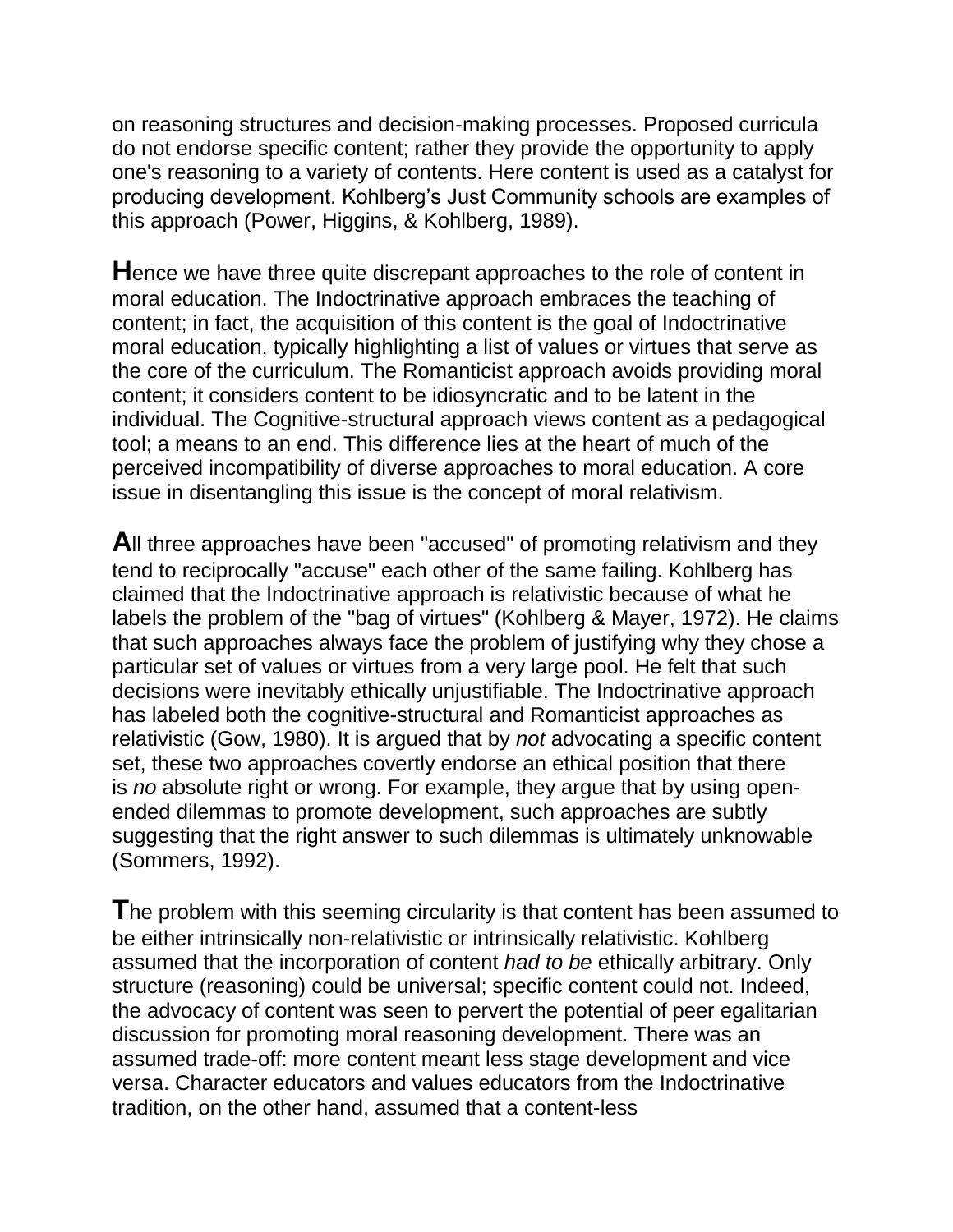program *must* suggest to the students that any answer to a moral problem is equally justifiable.

**H**erein lies not only the problem, but also the opportunity, for a solution. Kohlberg failed to accept that ethical philosophy can justify content as well as structure. And the Indoctrinative educators failed to accept the fact that openended discussion can be done in an ethically evaluative context.

**I**t should be noted that these positions tend to represent the rhetoric more than the practice of moral education. Kohlberg (Power, Higgins, & Kohlberg, 1989) recognized both the potential and inevitability of teacher advocacy of certain values and behaviors, and incorporated them into his "Just Community" school model. And many Indoctrinative model programs include peer discussion of moral concerns, and do not rely solely on adult advocacy.

## **Integrating Content and Structure into Moral Education**

**T**he critical issue in evaluating the relativism of a moral education approach is not *whether or not* it relies on a specific content. Rather it hinges on *how that content is justified*. For those educators who try to identify a content list for their moral education programs, there tend to be two major strategies. The first is to generate a local consensus. Typically this is done by committee. Such committees tend to vary on the degrees to which they are representative or expert; i.e., the degrees to which they profess to represent a cross-section of the community or to which they represent expertise in the area of moral and character education and development. For example, many school districts will form a representative committee, composed frequently of teachers, administrators, parents, students, clergy, and other stakeholders. They will be charged with generating a list of values and/or character traits around which the moral education program can center. Sometimes this process can be short-circuited by adopting the results of another community's deliberations, with or without editing.

**T**his is by far the most popular approach. Recently the Wisconsin State Superintendent of the Department of Public Instruction, John Benson, appointed a state-wide representative committee, the Wisconsin Citizenship Initiative Task Force, charged in part to "*list, define, and recommend a core*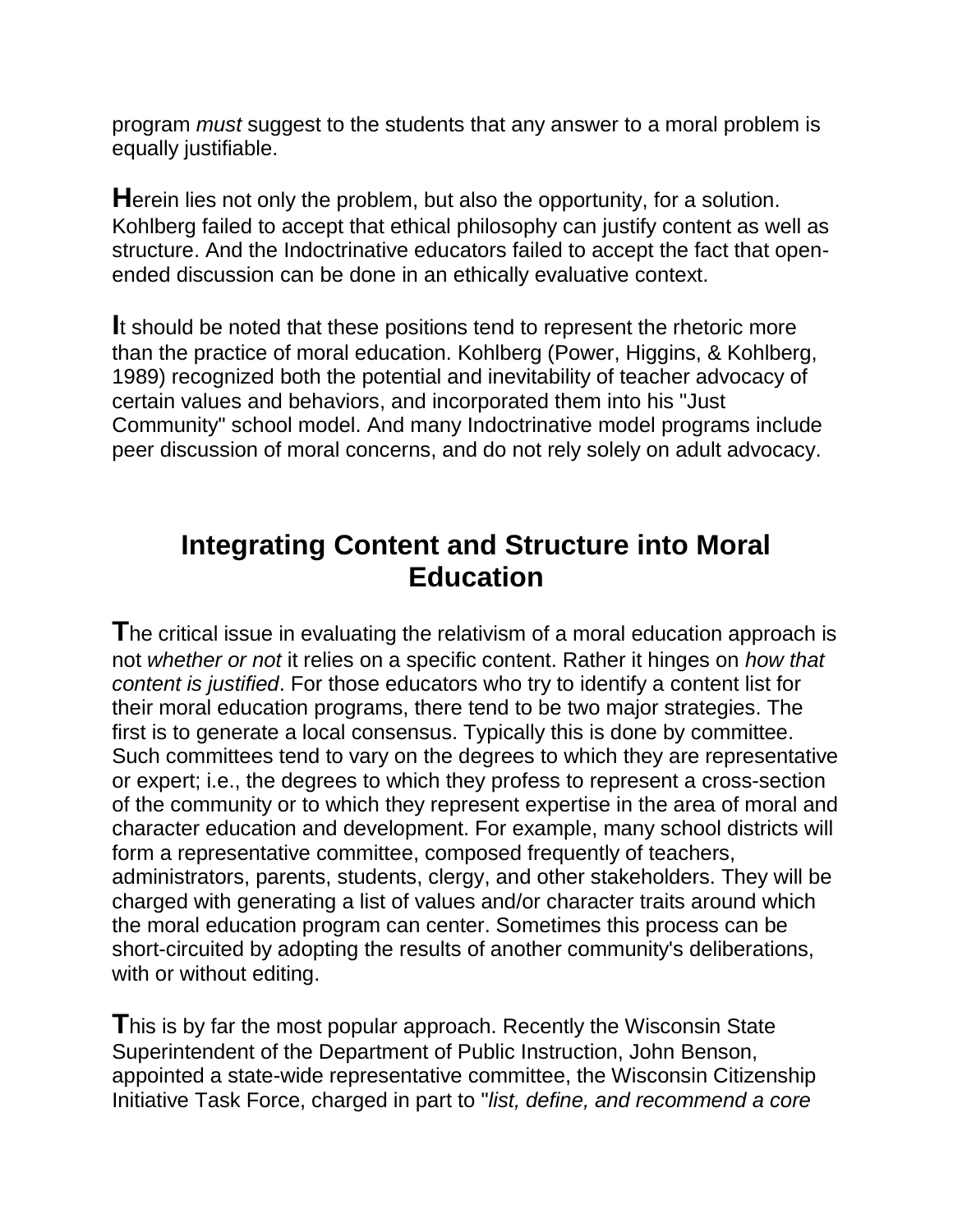*set of citizenship values essential to our society that need to be part of every child's school, home, and community experiences*." In the final report of the Task Force they list the core set of citizenship values as Courage, Honesty, Respect, and Responsibility (Individual and Civic).

**T**wo examples of more expert committees are the Josephson Institute's 1992 Youth Summit Conference in the United States and the 1996 National Forum for Values in Education and the Community in the United Kingdom. The former generated the now fairly well known set of 6 values that have become the *Six Pillars of Character*, which are included in federal education legislation. Those values are Trustworthiness, Respect, Responsibility, Fairness, Caring, and Citizenship. The UK committee generated a separate list of values for each of four domains: Society (e.g., truth, human rights, law), Relationships (e.g., others for themselves), The Self (e.g., each person is a unique being of intrinsic worth), The Environment (e.g., duty to maintain a sustainable environment for the future). They specifically concluded that whereas "*there could be no consensus on...the source of the values [nor]...how to apply the values...a consensus could be reached on the values themselves*."

**T**he second approach is to try to identify a "universal" set of values and/or character traits. Such a set is assumed to be ethically justified, usually based on philosophical analysis. This is rarely done, however. One example where it was done was for the Community of Caring approach, which employed ethical philosophy to justify the five universally-accepted values of Care, Responsibility, Respect, Trust, and Family. Sometimes, however, the assumption of universality is more tenuous. For example, the 1992 Josephson Institute "Six Pillars of Character" were judged to be universally valid, based upon the diversity and expertise of the group formulating them, and upon the process of democratic discussion used to generate the final list. Clearly these six values of the Josephson Aspen Declaration (Trustworthiness, Respect, Responsibility, Fairness, Caring and Citizenship) are quite parallel to those of the Community of Caring. This suggests two points. First, expert (and even representative) agreement typically leads to very similar conclusions about consensual values. Second, these similarities do not guarantee justifiable claims of universality. For instance, the most controversial of the Josephson values was Citizenship. This is so because it connotes for many blind loyalty to the community. If such loyalty is not subordinate to ethical values and principles, then one is considered to be universally required to adhere to even obviously despicable community actions and values. We need not look to such blatant examples as Nazi Germany for confirmation of this problem, but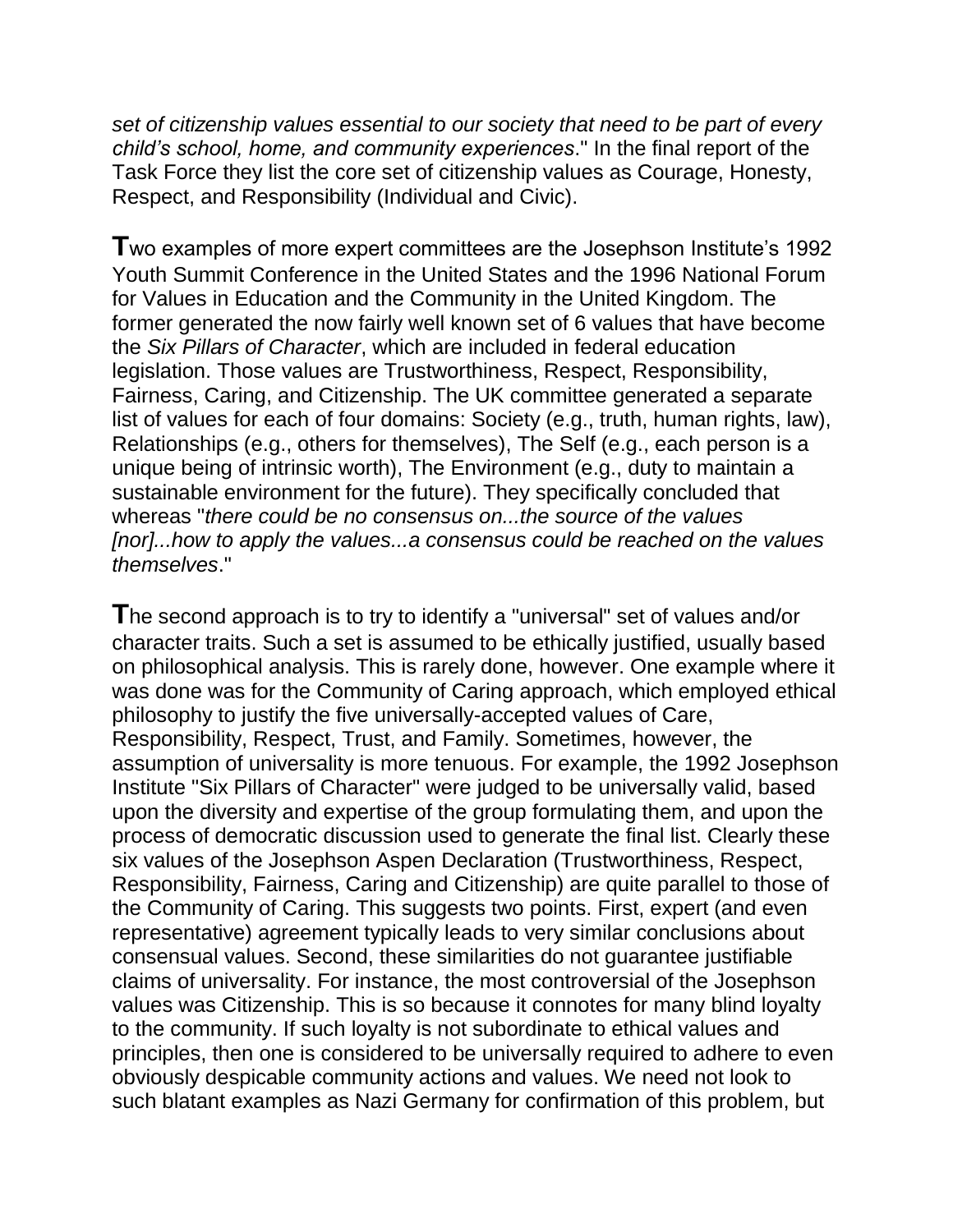instead to our own backyards in Waco (TX), Tigerton Dells (WI), and many other local havens for racist and fanatic communities.

**T**he problems of universality and cultural relativism are perhaps most evident in the report of the Wisconsin Task Force cited above. The Task Force claimed to be identifying "*universal values*" through *"consensus*." In the same paragraph they asserted both that "*there is a core set of citizenship values essential to our democratic society*" and that "*each community needs to identify the core set of citizenship values important to them*." If the values are universal, then why should a new set be generated by each community? And if each community is given *carte blanche* to do so, by what criteria and processes do we preclude the government sanctioning of undesirable values such as child abuse, white supremacy, and terrorism? These are difficult questions and the are rarely answered or even addressed for that matter. Some counterarguments are as follows. First, the local process of creating and endorsing core values is a means of insuring participation and commitment from the local community. This is clearly a valuable goal. Second, local value generation will rarely differ from more centralized control of core values. This is empirically true, but though the risk is low in probability, it is very high in effect. Third, the building of communities is a greater good that needs to be integrated into this process (Etzioni, Berkowitz, & Wilcox, 1994). This Communitarian approach is certainly a viable and popular one, but not without its controversial aspects. It still fails to adequately address the problem of dysfunctional communities.

### **Religion and Content**

**O**ne area where the issue of the relativism vs. universalism of content in character education is very prominent is in the role of religion in public education in the United States. This is a complex issue. First, at least in the United States, religion is highly restricted in public schooling. Hence a reliance upon overtly religious content or religious justifications for content could be quite problematic. Second, again most notably in this society, we live in a highly pluralistic world. Religious diversity is quite predominant and increasingly so. Third, and derivative of the prior point, it is unclear whether religion as a justification for moral content is representative of the local (religious community) consensus approach to moral content or of the universal philosophical approach.

**W**hen one is functioning *within* a homogeneous religious community (e.g., in a Catholic school), then the issue is moot. Religious moral content is both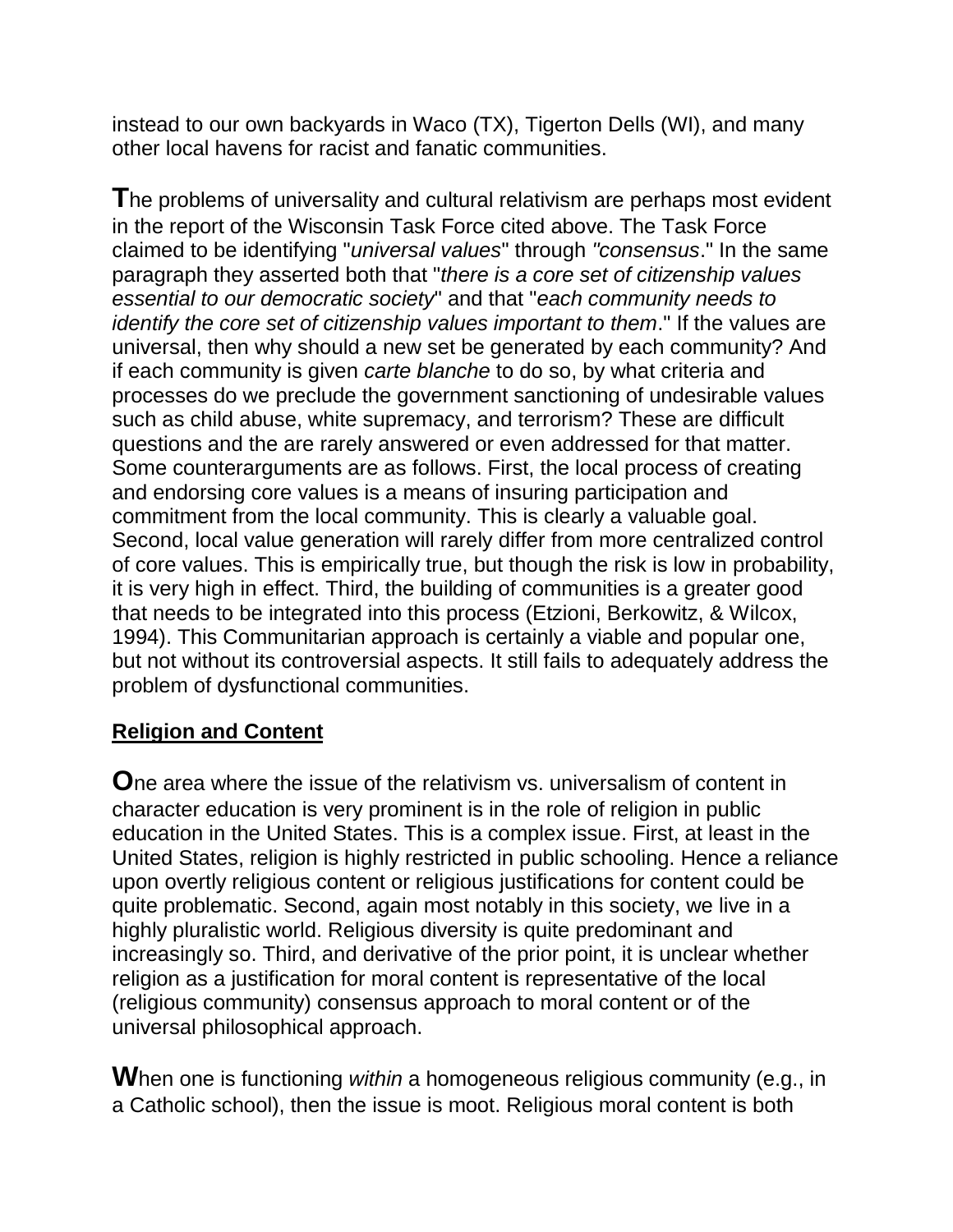expected and accepted. When one is functioning in a religiously diverse context, however, the problem is often insurmountable. Some groups, resort to the political blueprints of our society (e.g., the Declaration of Independence) to avoid religious justifications. Others struggle with how to incorporate religion into the public schools. The Williamsville (NY) school district, for example, recently tried to eliminate all religious activities, events, references, etc. from the schools due to the increasing diversity of their community. They eventually had to switch their tactics and try a religious diversity curriculum instead, in which different faith traditions were given their own places in the life of the school. This becomes rather tricky as comparisons are inevitable and often evaluative. This is exacerbated by the tendency to confuse the moral and non-moral dimensions of religion, even though people intuitively treat them differently (Nucci, 1989).

**O**ne solution to the problem of religious content is to first differentiate those aspects of religion that are intrinsically moral (e.g., proscriptions about killing) from those that are matters of religious convention (e.g., dietary codes). Additionally, at least in secular and public schools, the moral values and rules of religions require philosophical justification, and cannot be justified merely on the basis of religious authority. This serves as part of the model more generically for dealing with the role of content in moral education.

### **Suggestions for Resolving the Problems of Content and Relativism**

**I** will offer four areas of resolution that may aid in integrating content into character education without falling prey to forwarding an ethically relativistic agenda (Sommers, 1992). These four areas are Justification, Domain, Application, and Moral Psychology.

#### **Justification**

**U**ltimately, if one is to be truly moral about moral education, there must be a justification for content that transcends local "tastes". In most cases this is really not a functional need, but a theoretical need. That is so because most communities tend to be well-intentioned and end up with highly similar lists of values, quite parallel to those in the Aspen Declaration or the Community of Caring. However this is not *necessarily* so. One can readily imagine a community that is relatively homogeneous and holds beliefs that are immoral (e.g., white supremacy, child pornography). The value consensus that such a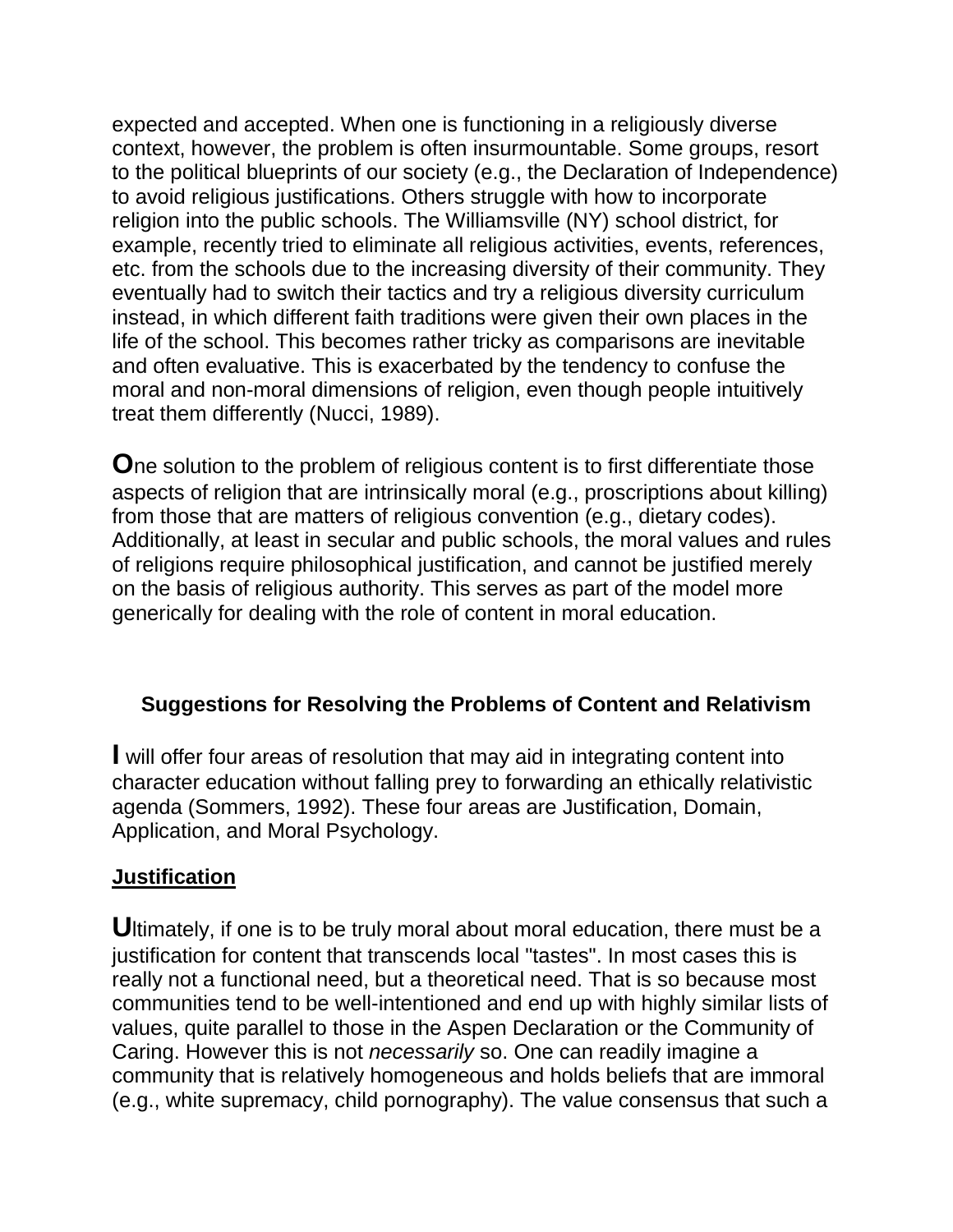community would likely generate would not fulfil philosophical criteria for ethical universality; criteria such as the Principle of Generalization (Would you want all people to act this way?), the Golden Rule, or the Principle of Reciprocity (If you were in the other party's shoes, would it still be a good moral rule?). Such rules must be differentiated from the criteria for identifying, for example, objective truth (e.g., formal logic, scientific methodology). Whereas, it is certainly not non-controversial, nonetheless it is probably the predominant position in philosophy that one must differentiate between fact and morality (between *is* and *ought*). Empirical evidence is relevant to questions of truth, but it is typically held that it is not a basis for moral prescriptions.

**H**ence, philosophically, the local consensus approach to justifying ethics is not acceptable, whereas practically it may very well suffice in most situations. In fact, as noted above, the local consensus model brings with it many positive side benefits, mostly relating to commitment and community building. It therefore seems imprudent to argue that a select set of "philosopher-kings" should pontificate about what ought to be the single set of universal values that guide all school curricula. On the other hand, it is patently unjustifiable to allow all communities to generate whatever set of value they see fit. The solution would be to allow communities to generate consensual guidelines, but to require justification of their validity beyond mere local agreement. The values must be put to some philosophical tests before they can receive the "stamp of universality."

### **Domain**

**U**nfortunately, there is yet another distinction that we must address in attempting to generate an integration of content and structure in moral education. We have already alluded to this distinction a couple of places in this paper, but have not expounded upon it fully. Turiel and his colleagues (Laupa & Turiel, 1995) have attempted to differentiate **moral**concerns from other (**social conventional** and **personal**) concerns. They argue that the moral domain concerns matters of welfare, justice, and rights; matters that are intrinsically right and not alterable by consensus. Such matters are fixed and unalterable. The moral domain is contrasted with the domain of social conventions and the personal domain. Social conventions are "behavioral uniformities which coordinate interactions of individuals within social systems... Conventions are relative to the societal context, and may be altered by consensus or general usage within a social system" (p. 459). The examples given above about religious issues, killing and dietary laws, are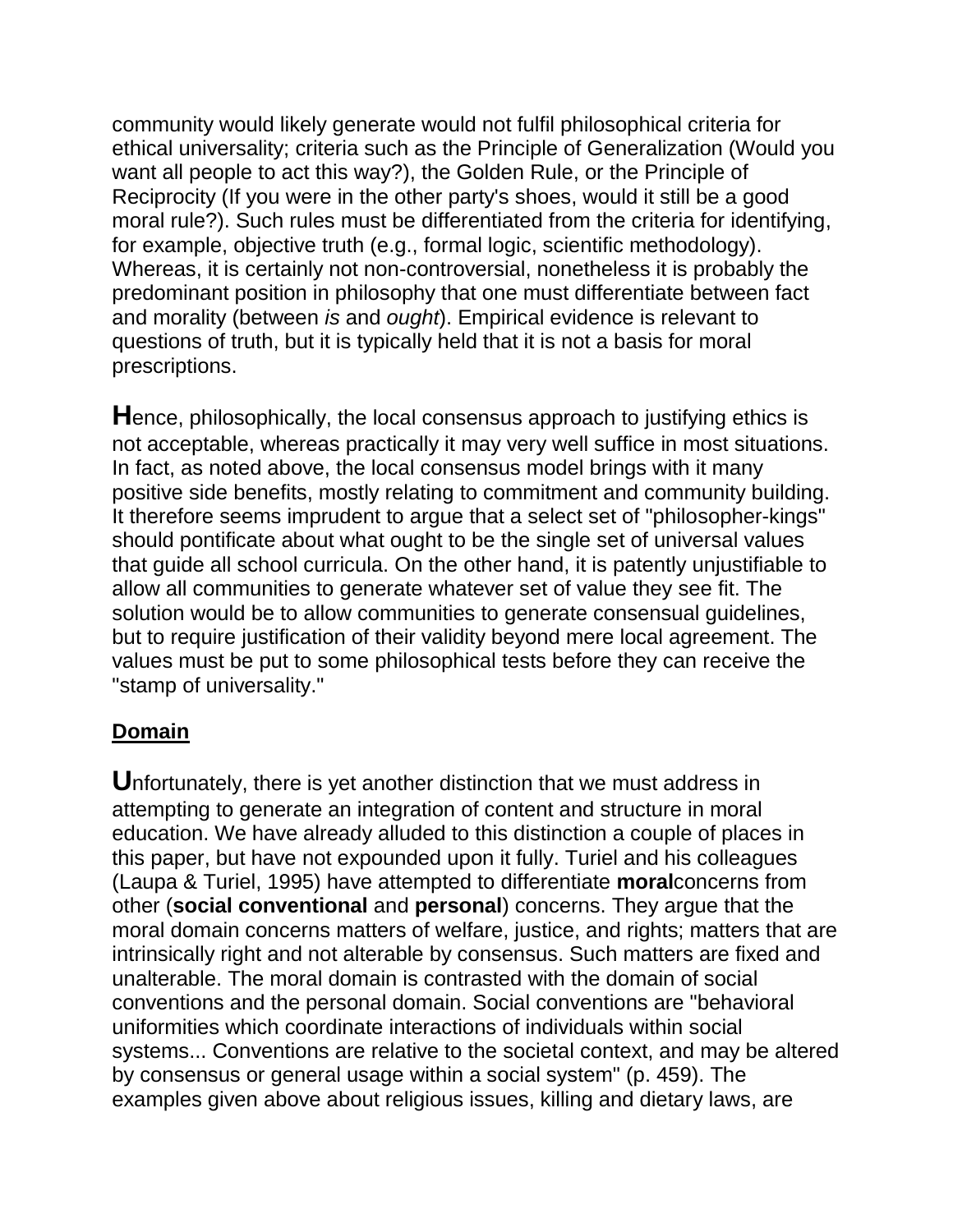respectively, examples of moral and social conventional values. The personal domain includes matters that are outside the authority of others. They are matters of personal preference.

**U**nfortunately, these distinctions are rarely considered by moral educators (Nucci, 1982). As a result, many so-called moral education programs actually include moral and social-conventional content. This is a problem because these social domains are justified differently, should be evaluated differently, and are often intuitively understood differently by both students and teachers.

## **Application**

**A**ll to often, the eager character educator is left with merely a list of values or character traits that are to serve as the core of character education. Clearly, an effective program will need to be built on more than a skeleton such as that. The British National Forum for Values mentioned previously asserted that "*the statement of values should not be seen simply as an exercise in abstract moral reasoning...the values should be presented in such a way as to exhibit the relationship between values and behaviour*." And in that spirit, for each of their four areas of valuing they offer "*Principles for action*" that are intended to offer guidance as to how those values should be manifested in action.

**O**ther examples of attempts to add substance to the skeletal lists of values at the heart of most character education programs are fairly common. For instance, the Josephson Institute has continued to flesh out their *Six Pillars of Character* with detailed descriptions of the components of each. Wynne and Ryan (1993) offer a long specific checklist of behaviors that should be manifest in a school that embodies their concept of character education.

### **Moral Psychology**

**M**oral psychology suggests that to function as a moral agent requires a fairly broad diversity of psychological characteristics. As I have detailed this analysis elsewhere (Berkowitz, 1995; in press), I will only describe it very briefly here. To be a fully moral person requires more than merely holding a set of values or character traits. I have intentionally avoided the terminological problems of even defining the relations between values and character. Others have attempted to do this, but for the sake of this discussion let it suffice to define values as affectively-charged beliefs and character traits as enduring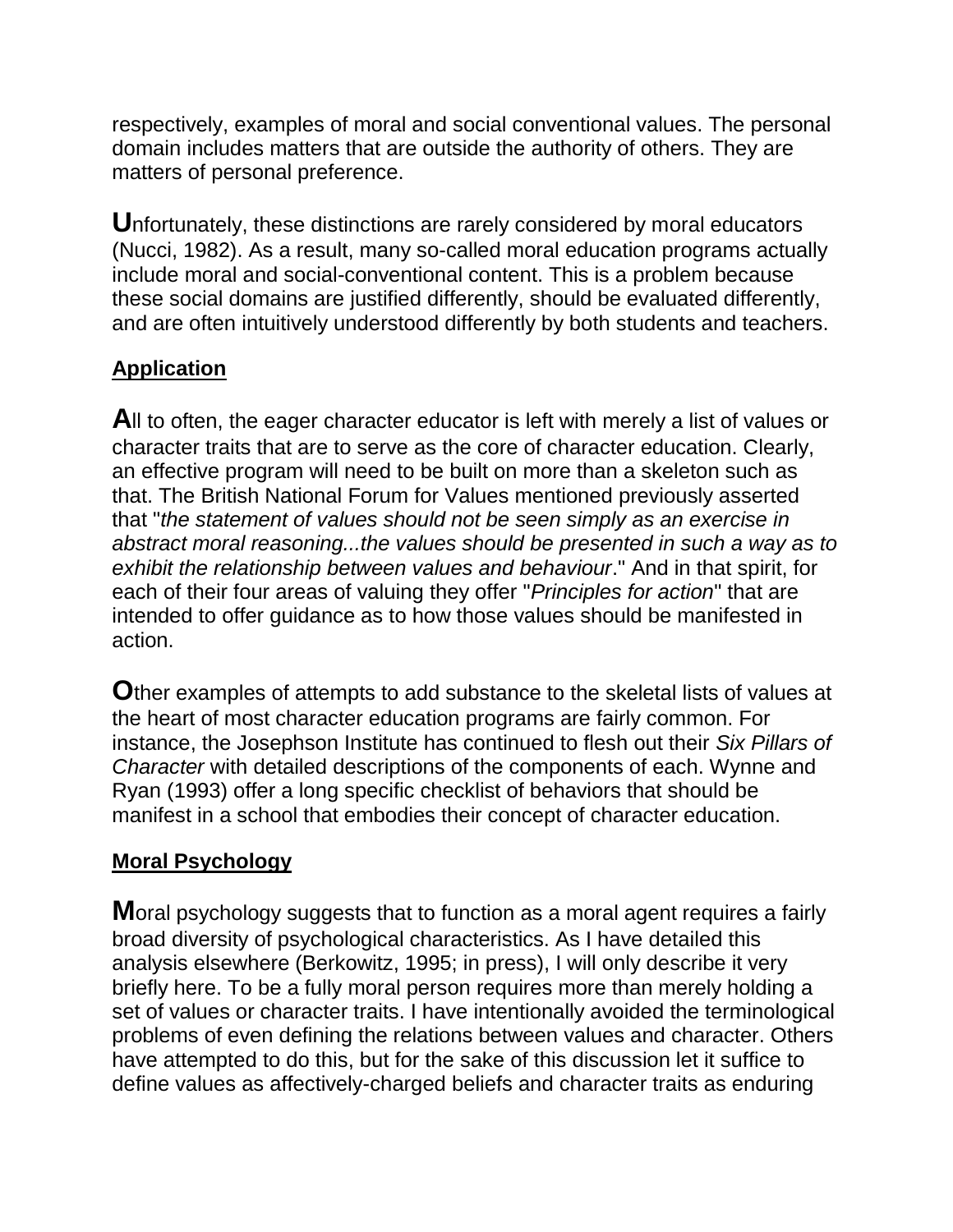tendencies to act in certain specific ways. Beyond values and character traits, one also requires moral emotions (e.g., guilt, compassion) and moral reasoning (i.e., the ability to figure out what is morally right or wrong in a given situation). It is the latter to which Cognitive-structural approaches to moral education are directed. Finally, one also needs, at least from adolescence on but likely sooner in a more rudimentary form, a moral identity. This concept refers to a self-reflective and evaluative sense of the self as a morally adequate person. Such a sense will guide the selection of goals and methods.

**G**iven this model of the complete moral person, it should become somewhat clear that the values or character traits that we have been discussing are actually part of a much larger educational agenda. Whereas Kohlberg (Kohlberg & Mayer, 1972) argued that including character and values in moral education undermined the universality of the enterprise, it should now be clear that (1) values can be justified as universal and (2) both reasoning and values are parts of a larger and more psychologically justifiable agenda for character education. Additionally, it should also be clear that omitting the intentional focus on fostering the development of moral reasoning capacities is likewise a perversion of moral nature. The most effective models of character education are those that recognize the complexity of human moral nature and attempt to be multi-faceted in their approaches. Excellent examples come from the Child Development Project (Watson, Solomon, Battistich, Schaps, & Solomon, 1989) and Tom Lickona (Lickona, 1991). In other words, by being less narrow, more philosophical and psychological, and less contentious, character education can not only avoid problems of ethical relativism, but be more effective in producing moral citizens.

## **References**

Bennett, W.J. (1991). Moral literacy and the formation of character. In J.S. Benninga (Ed.), Moral, character, and civic education in the elementary school (pp. 131-138). New York: Teachers College Press.

Berkowitz, M.W. (1995). The education of the complete moral person. Aberdeen, Scotland: Gordon Cook Foundation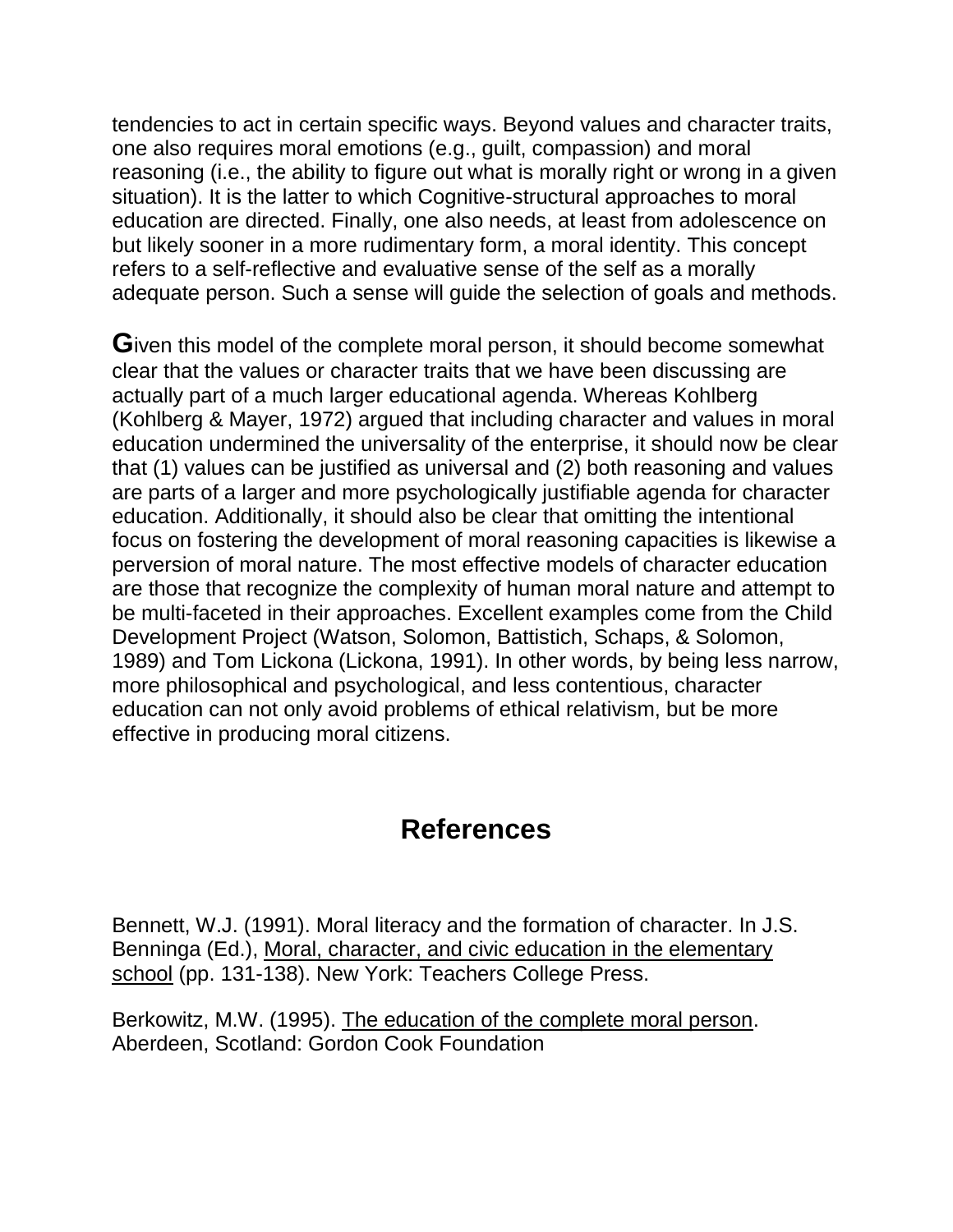Berkowitz, M.W. (In press). The complete moral person: Anatomy and formation. In J.M. DuBois (Ed.), Moral issues in psychology. Personalist contributions to selected problems. Lanham, MD: University Press of America.

Damon, W. (1988). The moral child: Nurturing children's natural moral growth. New York: The Free Press.

Damon, W. (1995). Greater expectations: Overcoming the culture of indulgence in our homes and schools. New York: The Free Press.

Etzioni, A., Berkowitz, M.W., & Wilcox, W.B. (1994). Character building for a democratic, civil society. Position paper of the Communitarian Network, Washington, D.C.

Gow, K.M. (1980). Yes Virginia, there is right and wrong! Toronto: John Wiley and Sons.

Kohlberg, L. & Mayer, R. (1972). Development as the aim of education. Harvard Educational Review, 42, 449-496.

Laupa, M., & Turiel, E. (1995). Social domain theory. In W.M. Kurtines & J. L. Gewirtz (Eds.), Moral development: An introduction (pp. 455-474). Boston: Allyn & Bacon.

Lickona, T. (1991). Educating for character: How our schools can teach respect and responsibility. New York: Bantam.

Nucci, L. (1982). Conceptual development in the moral and conventional domains: Implications for values education.Review of Educational Research, 52, 93-122.

Nucci, L. (1989). Challenging conventional wisdom about morality: The domain approach to values education. In L. Nucci (Ed.), Moral development and character education: A dialogue (pp. 183-203). Berkeley, CA: McCutchan.

Peters, R.S. (1981). Moral development and moral education. London: George Allen & Unwin.

Piaget, J. (1965). The moral judgment of the child. (M. Gabain, Trans.). New York: The Free Press. (Originally published 1932).